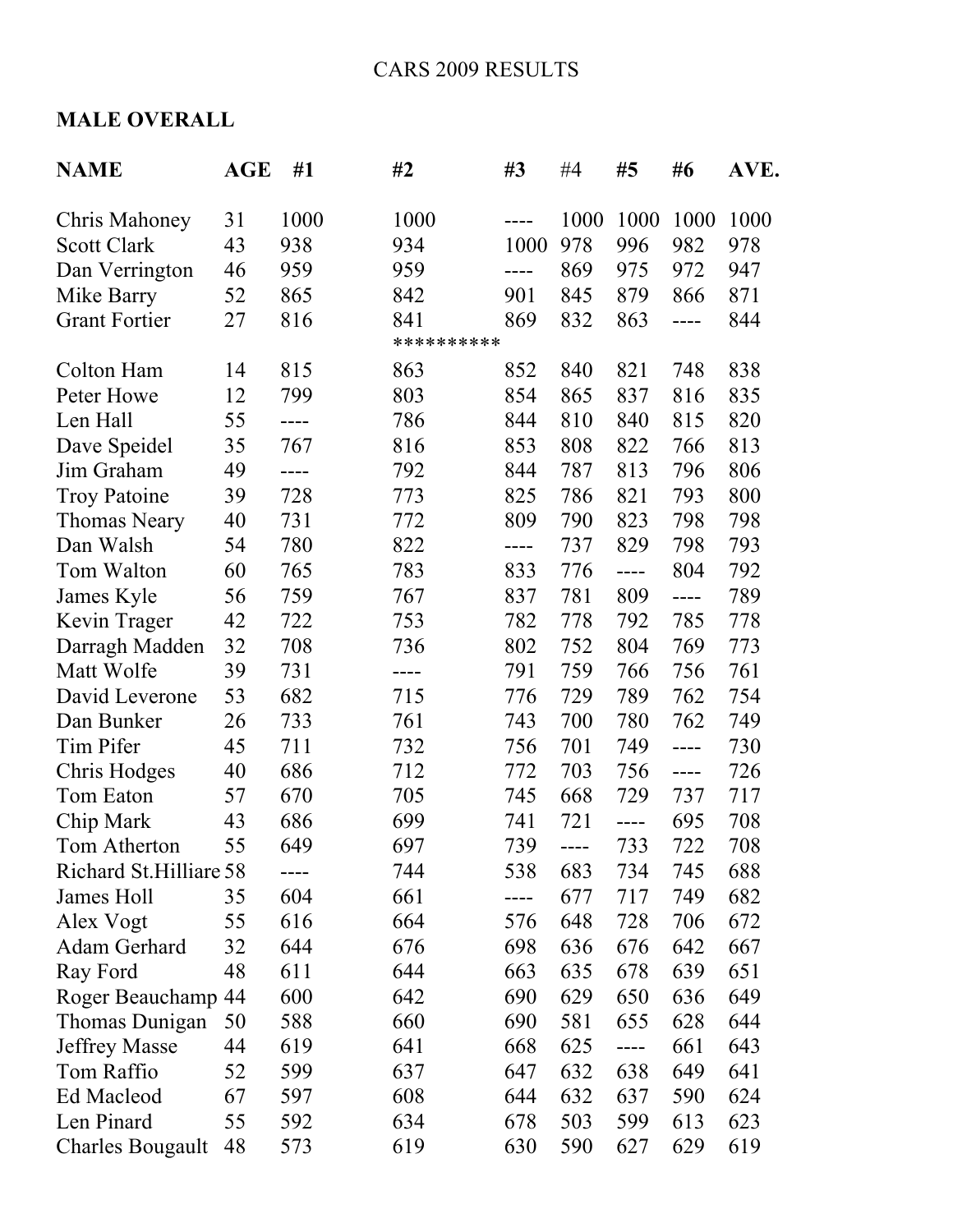| Scott McGuffin        | 57 | 605 | 660 |     | 584 | 610 | 618 | 615 |
|-----------------------|----|-----|-----|-----|-----|-----|-----|-----|
| <b>Shawn Lanier</b>   | 39 | 560 | 612 | 601 | 598 | 645 | 607 | 613 |
| <b>Richard Dinovo</b> | 41 | 568 | 597 | 617 | 594 | 641 | 605 | 611 |
| Ed Meyer              | 40 | 565 | 600 | 627 | 584 | 622 | 606 | 608 |
| David Adams           | 60 | 550 | 588 | 593 | 573 | 609 | 586 | 590 |
| <b>Rick Cibotti</b>   | 54 | 469 | 559 | 622 | 561 | 580 | 613 | 587 |
| Joe Boyle             | 69 | 526 | 588 | 587 | 567 | 591 | 562 | 579 |
| George Brome          | 47 | 513 | 558 | 577 | 526 | 537 | 503 | 542 |
| <b>Armand Auger</b>   | 61 | 496 | 531 | 530 |     | 536 | 509 | 520 |
| <b>Scott Schesser</b> | 48 | 501 | 521 | 527 | 494 | 505 | 479 | 510 |
| Drew Hodges           | 9  | 460 | 459 | 493 | 506 | 507 |     | 485 |
| Roger Gosselin        | 69 | 484 | 507 | 308 | 553 |     | 526 | 476 |
| <b>Brian Hawkins</b>  | 28 |     | 458 | 504 | 448 | 431 | 488 | 466 |

## **FEMALE OVERALL**

| <b>Heather Searles</b>  | 26 | 1000 | 1000        | 1000 | 1000  | 1000          | 1000 | 1000 |
|-------------------------|----|------|-------------|------|-------|---------------|------|------|
| <b>Emily Searles</b>    | 23 | 937  | 965         | 946  | 988   | 966           | 952  | 963  |
| Ann Rasmussen           | 44 | 949  | 953         | ---- | 974   | 954           | 942  | 955  |
| Katja Fox               | 43 | 865  | 887         | 852  | 907   | 926           | 926  | 902  |
| Pat Bourgault           | 50 | 861  | 890         | 880  | 926   | 905           | 876  | 895  |
|                         |    |      | *********** |      |       |               |      |      |
| <b>Haley Blanchette</b> | 22 | 812  | 854         | 830  | 869   | $\frac{1}{2}$ | 813  | 835  |
| Rebecca Lawrence 44     |    | 834  | 841         | 816  | ----  | 842           | 841  | 835  |
| Liz Johnstone           | 44 | 814  | 814         | 777  | 840   | 849           | 838  | 831  |
| Sara Rosenbloom         | 51 | 811  | 814         | 798  | 839   | $---$         | 807  | 814  |
| Sarah Lester            | 38 | 809  | 807         | 807  | 840   | 806           | 784  | 814  |
| <b>Sydney Schesser</b>  | 13 | 812  | 817         | 803  | 822   | 759           | 719  | 803  |
| Sabrina Lawrence        | 12 | 778  | 795         | 758  | $---$ | 814           | 732  | 775  |
| Michelle Bohler         | 30 | 745  | 784         | 791  | ----  | 776           | 752  | 770  |
| June Schlabach          | 60 | 741  | 752         | 723  | 756   | 772           | 772  | 759  |
| <b>Brigid McNamee</b>   | 48 | 743  | 748         | 736  | 767   | 750           | 719  | 749  |
| <b>Theresa Ruppert</b>  | 48 | 712  | 743         | 719  | 759   | 746           | 750  | 743  |
| <b>Christine Madden</b> | 32 | 700  | 627         | 716  | 791   | 781           | 688  | 735  |
| Lori Bliss Hill         | 38 | 686  | 718         | 723  | 748   | 745           | 717  | 731  |
| Lynnea Koester          | 47 | 699  | 708         | 680  | 779   | 731           | 709  | 721  |
| Patti Bernier           | 44 | 719  | ----        | 695  | 745   | 722           | 713  | 719  |
| Abby Tomich             | 28 | 698  | 734         | 694  | 728   | 718           | 682  | 714  |
| Kathy Baril             | 46 | 704  | 724         | 700  | 707   | 707           | 720  | 712  |
| Lorraine Tyma           | 40 | 687  | 712         | 684  | 715   | 713           | 701  | 706  |
| <b>Annete Kontos</b>    | 49 | 677  | 675         | 689  | 718   | 696           | 736  | 703  |
| Sonya Monterose         | 40 | 675  | 690         | 647  | 701   | 718           | 704  | 698  |
| Jessica Waldo           | 15 | 667  | 729         | 705  | 653   | 694           | 634  | 690  |
| Katrina Brow            | 41 | 572  | 670         | 661  | 741   | 698           | 672  | 688  |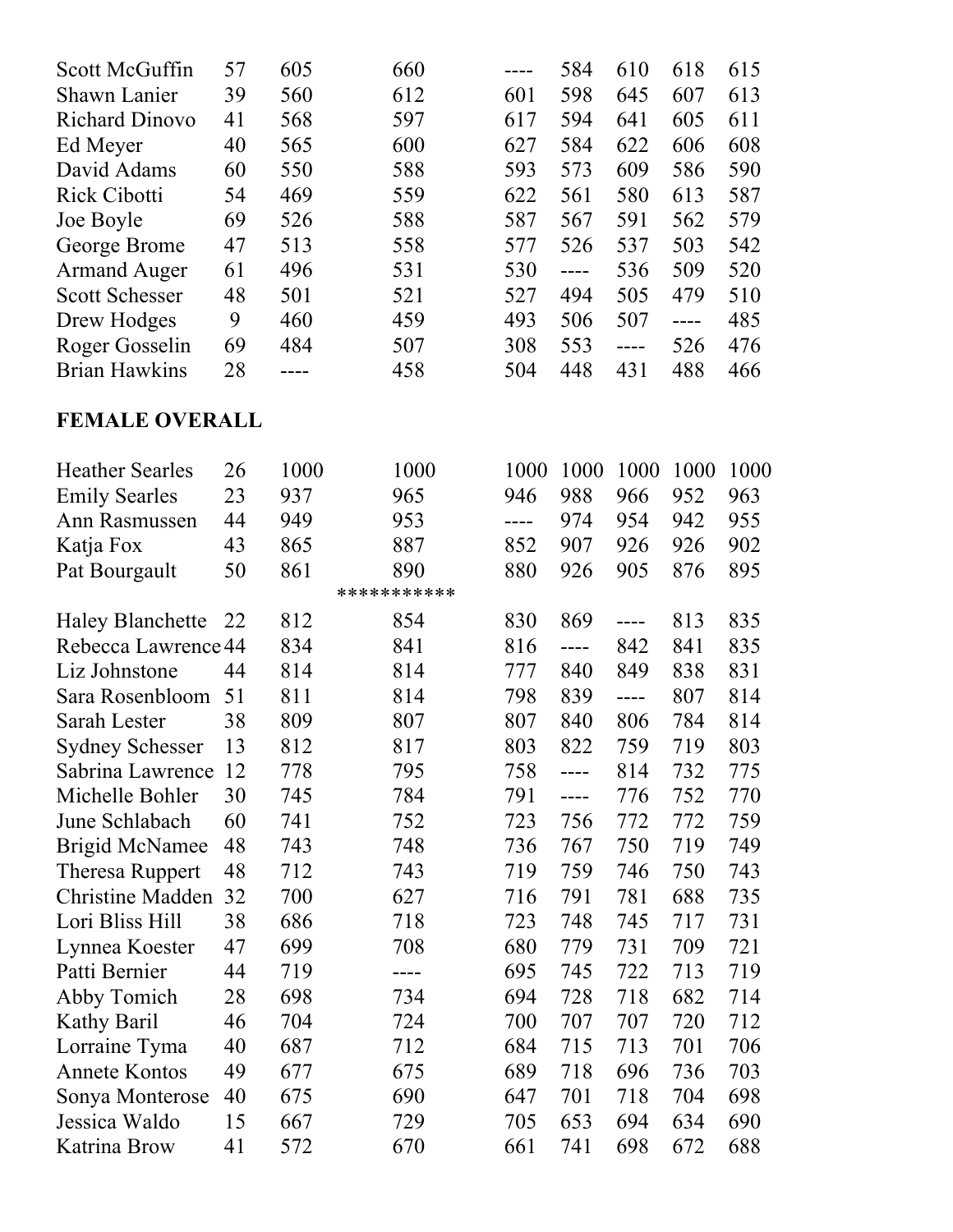| Nancy Brome                      | 46 | 536                                     | 667            | 665                            | 650 | 652       | 683                       | 663 |
|----------------------------------|----|-----------------------------------------|----------------|--------------------------------|-----|-----------|---------------------------|-----|
| Melissa McEvoy                   | 49 | 638                                     | 648            | 662                            | 653 | 688       | 644                       | 659 |
| Jackie St. Hillaire              | 58 | 658                                     | 657            | 603                            | 667 | 652       | 655                       | 658 |
| Mindy Cox                        | 55 | 663                                     | 642            | 619                            | 677 | 654       | 607                       | 651 |
| Sandi Lee                        | 58 | 638                                     | 655            | 625                            | 658 | 638       | 634                       | 645 |
| Luanne Goonan                    | 52 | 640                                     | 628            | 630                            | 637 | 636       | 649                       | 638 |
| Lynda Krieger                    | 45 | 662                                     | 650            | 600                            | 649 | ----      | 592                       | 631 |
| <b>Annette Pinard</b>            | 49 | 614                                     | 622            | 596                            | 622 | 635       | 633                       | 625 |
| Melissa Warner                   | 22 | 633                                     | 625            | ----                           | 593 | 658       | 598                       | 621 |
| Karen Shea                       | 48 | 607                                     | 617            | 581                            | 616 | 601       | 606                       | 609 |
| <b>Margaret Ramos</b>            | 51 | 564                                     | 589            | 542                            | 565 | 572       | 574                       | 573 |
| Peg Michaud                      | 45 | 507                                     | 527            | 491                            | 605 | 616       | 611                       | 573 |
| <b>Barbara Lavelley</b>          | 57 | 524                                     | 563            | ----                           | 575 | 554       | 520                       | 547 |
| Zandra Hawkins                   | 27 | ----                                    | 548            | 513                            | 553 | 500       | 517                       | 526 |
| Liz Hager                        | 64 | 494                                     | 471            | 501                            | 506 | 509       | 515                       | 505 |
| Vickie Kaspszak                  | 51 | 466                                     | 492            | 372                            | 495 | 454       | ----                      | 456 |
| Mary Hillier                     | 57 | 445                                     | 459            | 462                            | 345 | 398       | $---$                     | 422 |
| Angie Cummings                   | 39 | 405                                     | 401            | 383                            | 398 | 410       | ----                      | 399 |
| Denise Delaney                   | 48 | 394                                     | 412            | 372                            | 334 | 398       | ----                      | 382 |
| <b>AGE GROUPS</b><br><b>MALE</b> |    |                                         |                |                                |     |           |                           |     |
| 14& Under                        |    | $15-19$                                 |                | 20-29                          |     | $30 - 34$ |                           |     |
| Ham (838)                        |    |                                         |                | <b>Bunker</b> (749)            |     |           | Madden(773)               |     |
| Howe (835)                       |    |                                         |                | Hawkins(466)                   |     |           | Gerhard(667)              |     |
| Hodges(485)                      |    |                                         |                |                                |     |           |                           |     |
| 35-39                            |    | 40-44                                   |                | 45-49                          |     | 50-54     |                           |     |
| Speidel $(813)$                  |    | Neary $(798)$                           |                | Graham (806)                   |     |           | Walsh(793)                |     |
| Patoine(800)                     |    | Trager(778)                             |                | Pifer(730)                     |     |           | Leverone(754)             |     |
| Wolfe(761)                       |    | Hodges(726)                             |                | Ford $(651)$                   |     |           | Dunnigan(644)             |     |
| Holl(682)                        |    | Mark(708)                               |                | Bourgault(619)                 |     |           | Raffio(641)               |     |
| Lanier $(613)$                   |    | Masse(643)<br>Dinovo(611)<br>Meyer(608) | Beauchamp(649) | Brome(542)<br>Schesser $(510)$ |     |           | Cibotti(587)              |     |
| 55-59                            |    | 60-64                                   |                | 65-69                          |     | Clysdale  |                           |     |
| Hall (820)                       |    | Walton $(792)$                          |                | MacLeod(624)                   |     |           | Hodges(726)               |     |
| Kyle(789)                        |    | Adams $(590)$                           |                | Boyle $(579)$                  |     |           | Atherton(708)             |     |
| Eaton(717)<br>Atherton(708)      |    | Auger $(520)$                           |                | Gosselin $(476)$               |     |           | Vogt(672)<br>Gerhard(667) |     |
| St.Hillaire(688)                 |    |                                         |                |                                |     |           | Raffio(641)               |     |
|                                  |    |                                         |                |                                |     |           |                           |     |